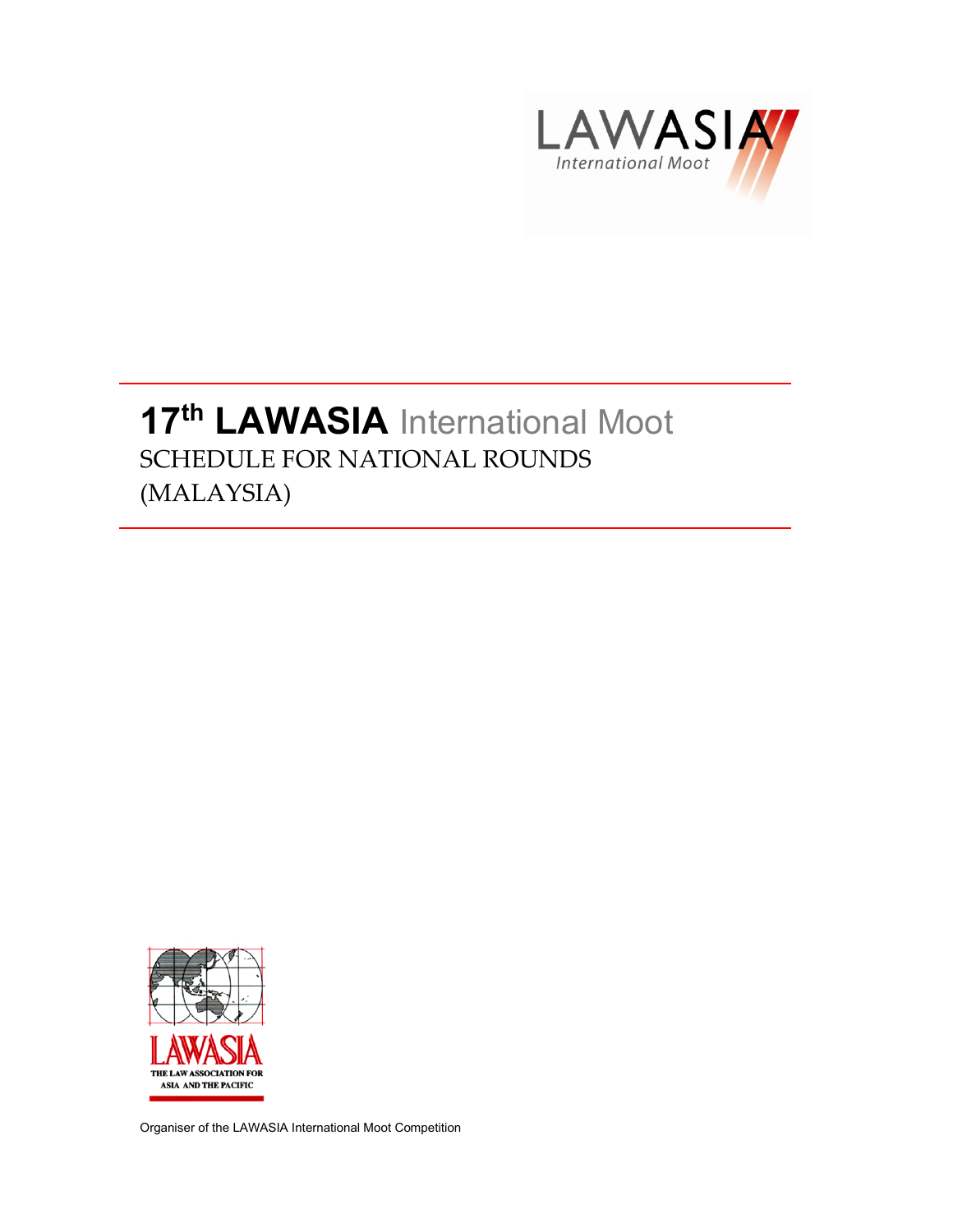## **MALAYSIA NATIONAL ROUNDS SCHEDULE**

| <b>Date</b>            | <b>Time</b>        | <b>Event</b>                                                                                                                              |
|------------------------|--------------------|-------------------------------------------------------------------------------------------------------------------------------------------|
| Wednesday, 1 June 2022 | 6:00 <sub>pm</sub> | Release of Moot Problem via website and social media.<br>Website: www.lawasiamoot.org<br>Facebook: LAWASIA International Moot Competition |
| Friday, 24 June 2022   | 6:00 <sub>pm</sub> | Deadline for Requests for Clarifications (must<br>be<br>accompanied with rationale for the questions asked)                               |
| Friday, 8 July 2022    | 6:00 <sub>pm</sub> | Target Date for Distribution of Clarifications                                                                                            |
| Friday, 15 July 2022   | 6:00 <sub>pm</sub> | Deadline for Requests for Additional Clarifications (limited<br>only to the answers given in the Clarifications)                          |
| Friday, 29 July 2022   | 6:00 <sub>pm</sub> | Target Date for Distribution for Additional Clarifications                                                                                |
| Friday, 29 July 2022   | 6:00 <sub>pm</sub> | Closing Date for Registration of Names, Contact Details of<br>Team Members and Payment                                                    |
| Monday, 1 Aug 2022     | 10:00am            | Team Balloting<br>Note: Balloting of team matches by Chair, Moot Standing<br>Committee                                                    |
| Friday, 9 Sept 2022    | 9:30am             |                                                                                                                                           |
| Saturday, 10 Sept 2022 | 9:30am             | Malaysia National Rounds Moot Competition 2022                                                                                            |
| Sunday, 11 Sept 2022   | 9:30am             |                                                                                                                                           |